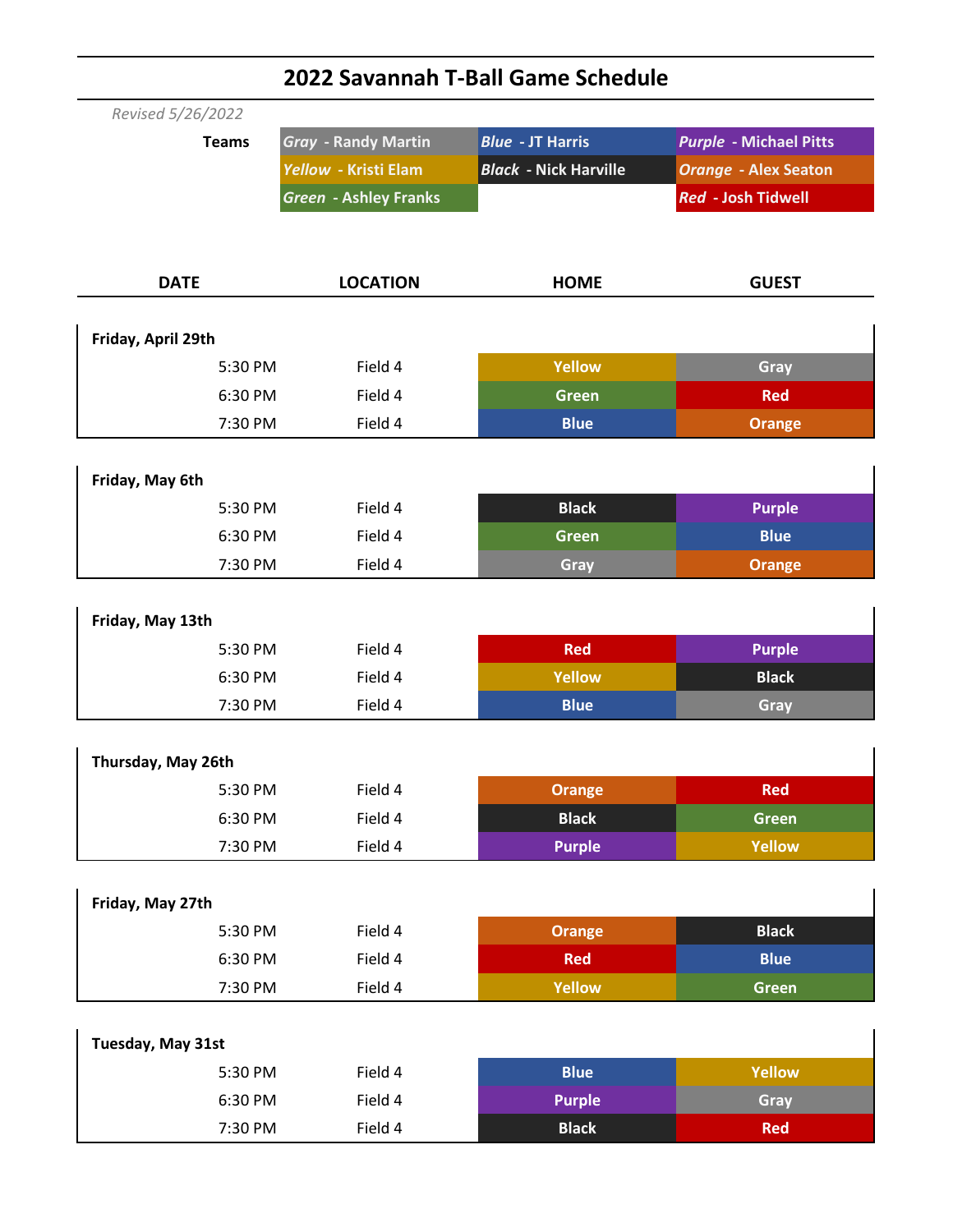| Revised 5/26/2022   |                              |                              |                               |  |  |
|---------------------|------------------------------|------------------------------|-------------------------------|--|--|
| <b>Teams</b>        | <b>Gray - Randy Martin</b>   | <b>Blue - JT Harris</b>      | <b>Purple - Michael Pitts</b> |  |  |
|                     | Yellow - Kristi Elam         | <b>Black - Nick Harville</b> | <b>Orange - Alex Seaton</b>   |  |  |
|                     | <b>Green - Ashley Franks</b> |                              | <b>Red - Josh Tidwell</b>     |  |  |
|                     |                              |                              |                               |  |  |
|                     |                              |                              |                               |  |  |
| <b>DATE</b>         | <b>LOCATION</b>              | <b>HOME</b>                  | <b>GUEST</b>                  |  |  |
| Thursday, June 2nd  |                              |                              |                               |  |  |
| 5:30 PM             | Field 4                      | <b>Black</b>                 | <b>Purple</b>                 |  |  |
| 6:30 PM             | Field 4                      | <b>Green</b>                 | <b>Blue</b>                   |  |  |
| 7:30 PM             | Field 4                      | Gray                         | <b>Orange</b>                 |  |  |
|                     |                              |                              |                               |  |  |
| Friday, June 3rd    |                              |                              |                               |  |  |
| 5:30 PM             | Field 4                      | <b>Red</b>                   | Gray                          |  |  |
| 6:30 PM             | Field 4                      | <b>Yellow</b>                | <b>Orange</b>                 |  |  |
| 7:30 PM             | Field 4                      | <b>Green</b>                 | <b>Purple</b>                 |  |  |
|                     |                              |                              |                               |  |  |
| Tuesday, June 7th   |                              |                              |                               |  |  |
| 5:30 PM             | Field 4                      | Gray                         | <b>Green</b>                  |  |  |
| 6:30 PM             | Field 4                      | <b>Purple</b>                | <b>Orange</b>                 |  |  |
| 7:30 PM             | Field 4                      | <b>Blue</b>                  | <b>Black</b>                  |  |  |
|                     |                              |                              |                               |  |  |
| Friday, June 10th   |                              |                              |                               |  |  |
| 5:30 PM             | Field 4                      | <b>Orange</b>                | <b>Green</b>                  |  |  |
| 6:30 PM             | Field 4                      | <b>Red</b>                   | <b>Yellow</b>                 |  |  |
| 7:30 PM             | Field 4                      | Gray                         | <b>Black</b>                  |  |  |
| Tuesday, June 14th  |                              |                              |                               |  |  |
| 5:30 PM             | Field 4                      | <b>Purple</b>                | <b>Blue</b>                   |  |  |
| 6:30 PM             | Field 4                      | Gray                         | Yellow                        |  |  |
| 7:30 PM             | Field 4                      | <b>Orange</b>                | <b>Red</b>                    |  |  |
|                     |                              |                              |                               |  |  |
| Thursday, June 16th |                              |                              |                               |  |  |
| 5:30 PM             | Field 4                      | <b>Red</b>                   | <b>Purple</b>                 |  |  |
| 6:30 PM             | Field 4                      | <b>Yellow</b>                | <b>Black</b>                  |  |  |
| 7:30 PM             | Field 4                      | <b>Blue</b>                  | Gray                          |  |  |

## **2022 Savannah T-Ball Game Schedule**